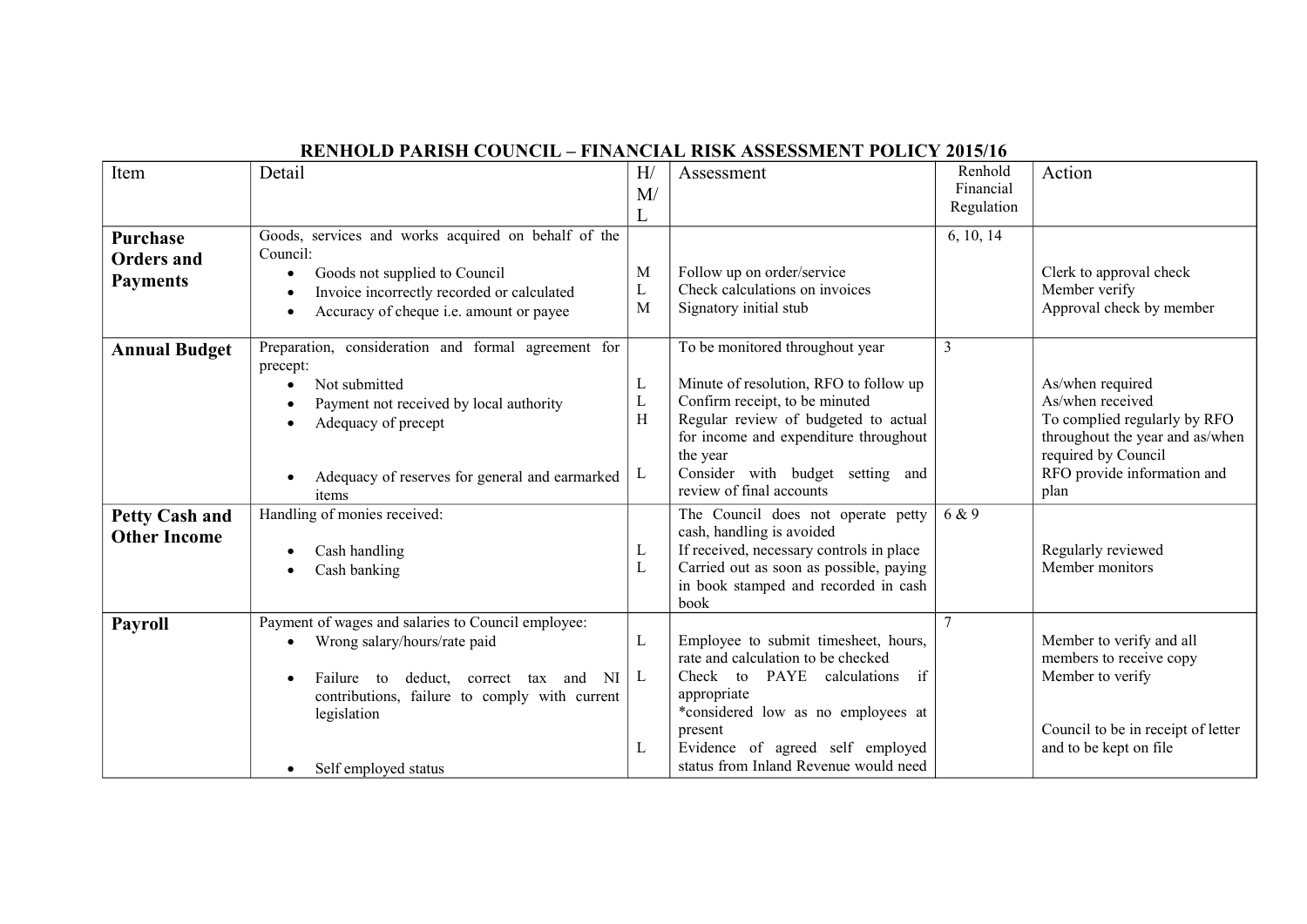|                               |                                                                                                                                                       |                   | to be seen by Council<br>*considered low as no self employed<br>individuals services used                                                                                                                                     |                |                                                                                                                                               |
|-------------------------------|-------------------------------------------------------------------------------------------------------------------------------------------------------|-------------------|-------------------------------------------------------------------------------------------------------------------------------------------------------------------------------------------------------------------------------|----------------|-----------------------------------------------------------------------------------------------------------------------------------------------|
| <b>Asset Control</b>          | Record of Council's Assets and investments:<br>Loss, damage, disposal etc<br>$\bullet$<br>Risk or damage i.e. third party or individuals<br>$\bullet$ | М<br>$\mathbf{M}$ | To be reviewed annually and as per<br>purchase or disposal of any assets.<br>Failure to maintain or review could<br>result in undervaluing i.e. insurance.<br>Consider<br>adequacy of insurance<br>including public liability | 14             | Review Asset Register and<br>insurance policy annually, and<br>as/when required                                                               |
| <b>Bank</b><br>reconciliation | Record of the Council's transactions in respect of income<br>and expenditure. To be monitored and carried out<br>regularly.                           | M                 | Failure to undertake reconciliation<br>could result in loss of income,<br>inappropriate<br>payments<br>or<br>misappropriation of funds.<br>To be<br>monitored and carried out regularly.                                      | 2              | Review Financial Regulations<br>annually<br>Member chekcs                                                                                     |
| <b>Year end</b><br>accounts   | Statement of financial activity of the Council for each<br>year.                                                                                      | L                 | Failure to provide an<br>accurate<br>statement of the Council's financial<br>transactions for each year.                                                                                                                      | $\overline{2}$ | To be completed by RFO/Clerk,<br>checked and verified by<br>members at full Council<br>Internal Audit carried out as<br>external verification |
| <b>Insurance</b>              | Insurance cover provided for Council's financial and<br>other activities.                                                                             | M                 | cover could<br>Inadequate<br>lead<br>to<br>financial loss and legal claims against<br>the Council. Any new activity/asset to<br>be considered in relation to insurance<br>as and when necessary.                              | 15             | Review Insurance Schedule<br>annually, or as/when required                                                                                    |
| Financial<br><b>Records</b>   | Record of Council's financial transactions:<br>Inadequate records<br>٠                                                                                | L                 | Failure to ensure safekeeping and<br>updating of records. RFO/Clerk to<br>review regularly and internal audit and<br>controls in place.                                                                                       | 1& 2 & 6       | To be checked by full Council or<br>delegated Committee i.e.<br>Finance Committee and regular<br>reports to be made to full<br>Council.       |
| <b>Internal Audit</b>         | Review of systems and controls implemented by Council:<br>• Effectiveness                                                                             | L                 | Failure to secure independent internal 2<br>audit and record audit results.                                                                                                                                                   |                | An appropriate independent<br>individual to carry out audit,<br>regular review of process                                                     |
| <b>External Audit</b>         | Completion of the Audit Commission process.                                                                                                           | L                 | Failure to comply with statutory                                                                                                                                                                                              | 1 & 2          | Compliance as/when required                                                                                                                   |